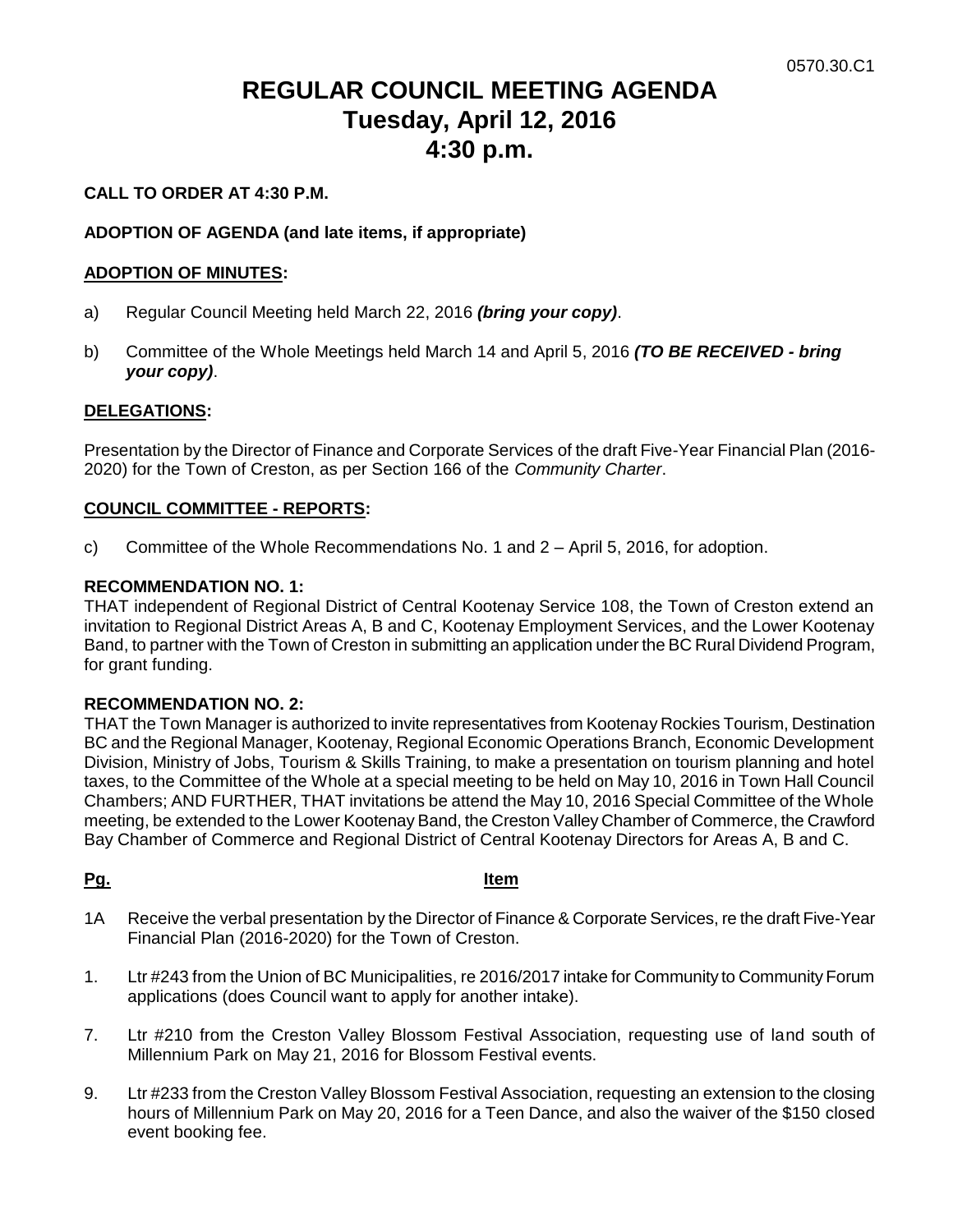- 11. Ltr #178 from the Mayors' Caucus, inviting Mayor Toyota to attend the 2016 Mayors' Caucus in Fort St. John, BC on May 1 to 3, 2016 (require resolution authorizing attendance, with expenses paid as per policy).
- 13. Ltr #240 from the Creston Valley Thunder Cats, requesting the Town take out advertising in the 2016/17 Hockey Program (in 2015 the Town purchased advertising in the amount of \$1,625 with costs being charged to Council's advertising budget).
- 15. Ltr #247 from the Director of Municipal Services, re land application for Wastewater Treatment Plant sludge removal.
- 17. Ltr #220 from the Executive Assistant, re UBCM Commemorative Scholarship Program & Jeff McKelvey Scholarship Program, for training for Community, Policy & Research Coordinator.
- 19. Ltr #221 from the Executive Assistant, re amendment to Council Procedures Bylaw No. 1647, 2006, with respect to changing the hours for Council and Committee meetings (request to revisit this proposed amendment).
- 21. Ltr #215 from the Director of Municipal Services, regarding the rescinding of first and second readings to Zoning Amendment Bylaw No. 1827, 2015 (227  $-12^{th}$  Avenue North).
- 23. Ltr #246 from the Manager of Engineering, re Water Rates and Regulations Amendment Bylaw No. 1841, 2016.
- 25. Ltr #244 from the Community, Policy & Research Coordinator, re Bylaw Notice Enforcement Amendment Bylaw No. 1842, 2016.
- 26A Discussion re 'Long Range Facility Plan' produced by School District No. 8 (Kootenay District) (determine if it would be appropriate for Mayor to write the School District re any concerns/questions that Council may have).

# **BYLAWS:**

# **Pg. Item**

- 27. Bylaw No. 1827, 2015 Rescind first and second readings given on September 8, 2015.
- 29. Bylaw No. 1841, Water Rates and Regulations Amendment Bylaw *(1st & 2nd Readings)*
- 29A Bylaw No. 1841, Water Rates and Regulations Amendment Bylaw *(3rd Reading)*
- 33. Bylaw No. 1842, Bylaw Notice Enforcement Amendment Bylaw *(1st and 2nd Readings)*
- 33A Bylaw No. 1842, Bylaw Notice Enforcement Amendment Bylaw *(3rd Reading)*
- 49. Bylaw No. 1838, Five Year Financial Plan (2016-2020) Bylaw *(1 st & 2nd Readings)*
- 49A Bylaw No. 1838, Five Year Financial Plan (2016-2020) Bylaw *(3 rd Reading)*
- 55. **REVIEW STRATEGIC PRIORITIES CHART (to be reviewed at the first Council meeting of each month) Town Manager to provide verbal updates to Council.**

# 57. **REVIEW FOLLOW-UP ACTON LIST (to be reviewed the first Council meeting of each month)**

# **NEW BUSINESS:**